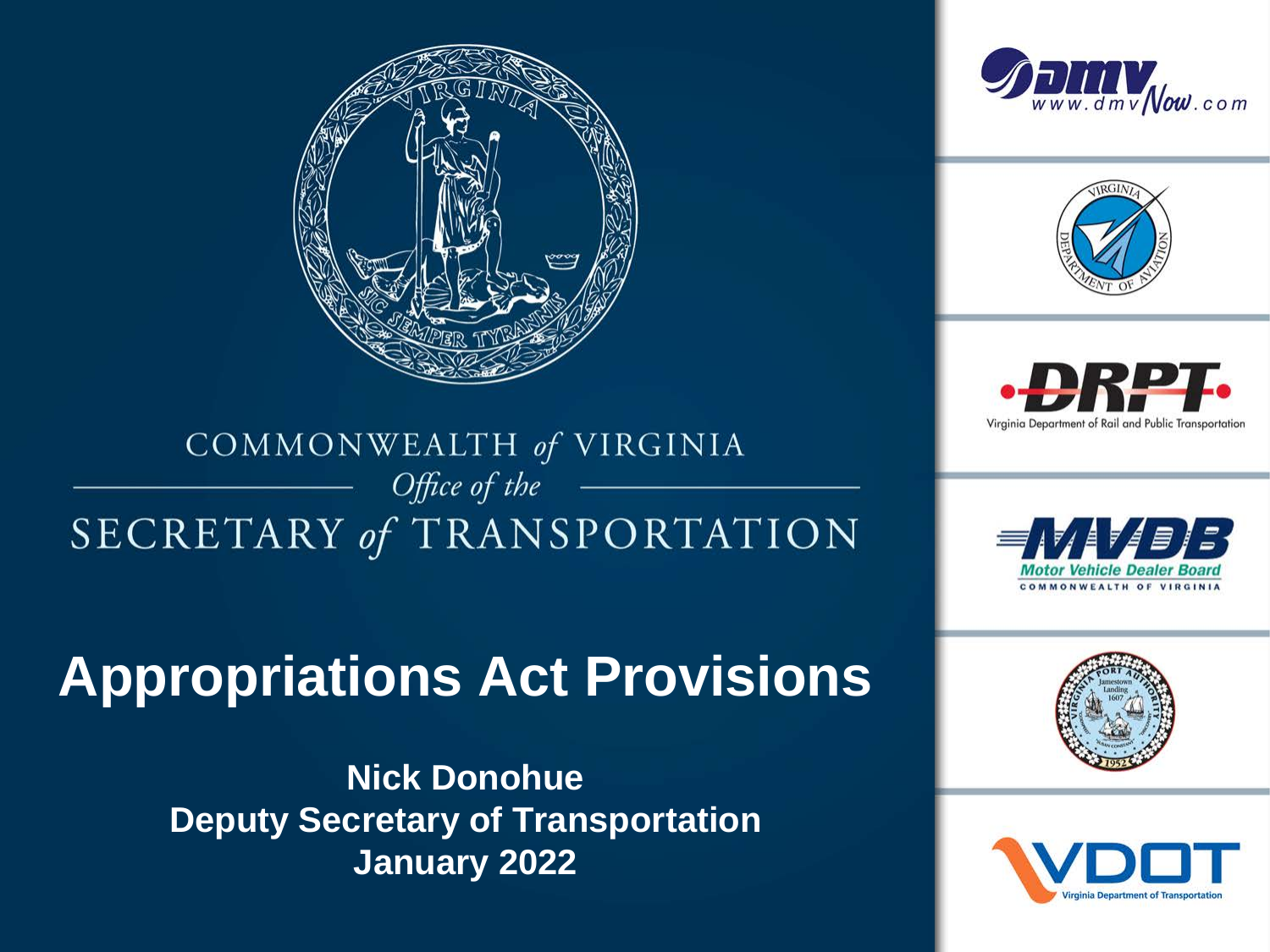# **Revenue Sharing Program**

- **Accelerates funding for previously selected projects to FY22-FY24 instead of FY25 and FY26**
	- **\$30M in FY22 for projects that can spend funds immediately**
	- **\$170M in FY23-24**
- **Shifts future Revenue Sharing Program awards to years 3 and 4 of the Six-Year Improvement Program**
	- **Projects under consideration this cycle will be awarded funding in FY25 and FY26 if General Assembly adopts recommendations**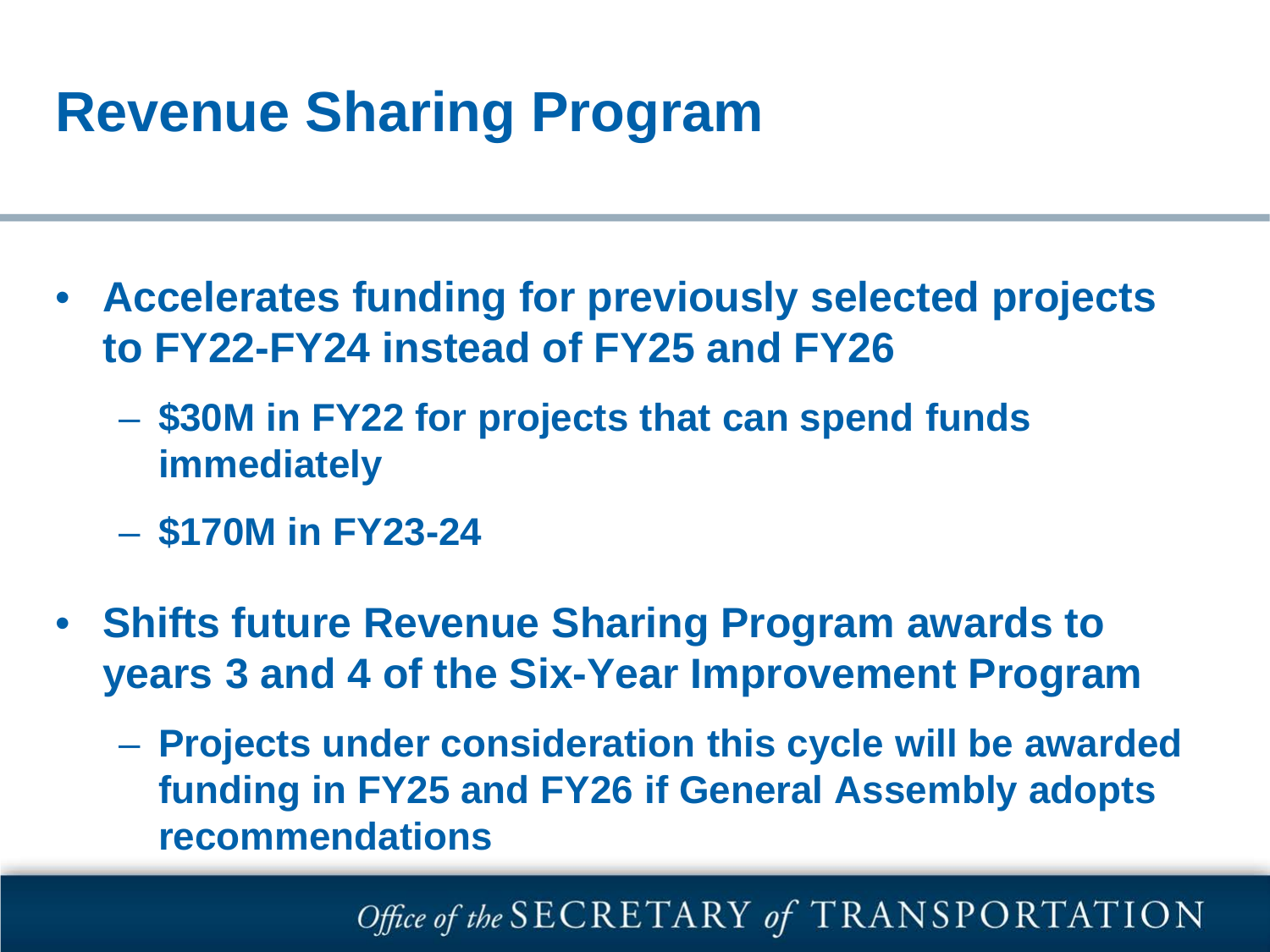# $FY21$  General Fund Surplus - \$115.8M

- **\$30M for improvements at the Spaceport to support new and existing customers**
- **\$25.8M for 3 trail initiatives**
- **\$20M for Air Terminal Interchange in Norfolk**
- **\$20M for the 64 GAP with priority for improvements that address the full 29-mile corridor**
- **\$10M for the Transportation Partnership Opportunity Fund to support VEDP's economic development efforts**
- **\$10M for address loss of wildlife habitat in Hampton Roads**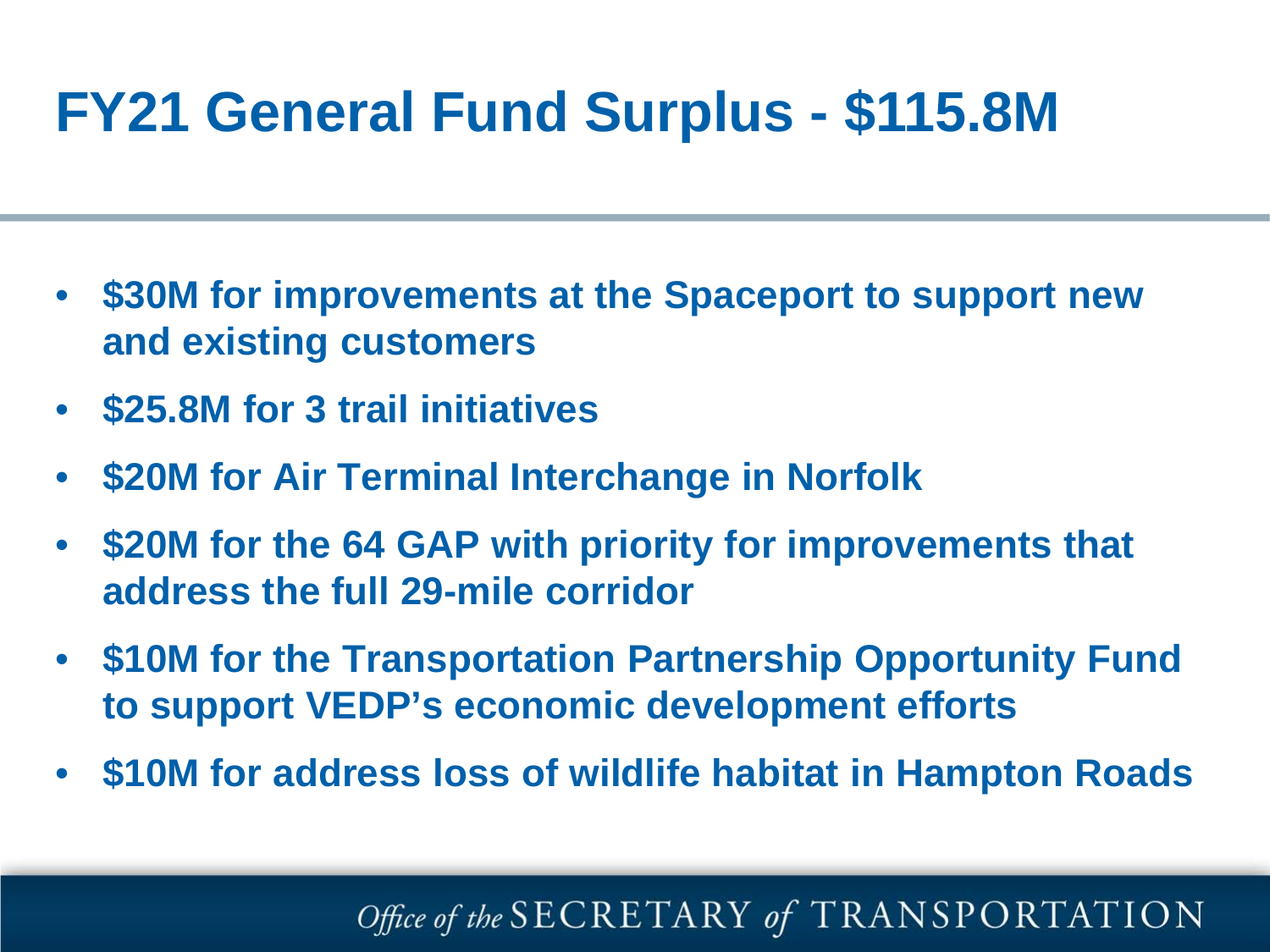### **THANK YOU WANTED Trail Initiative**

- **Provides \$233M to fully fund 3 regional multi-use trails** 
	- **Eastern Shore Rail-to-Trail**
	- **Fall Line Trail**
	- **Shenandoah Rail-to-Trail**
- **Existing regional multi-use trails have demonstrated meaningful economic benefits**
- **This allocation is supported by study completed by OIPI at the direction of the General Assembly**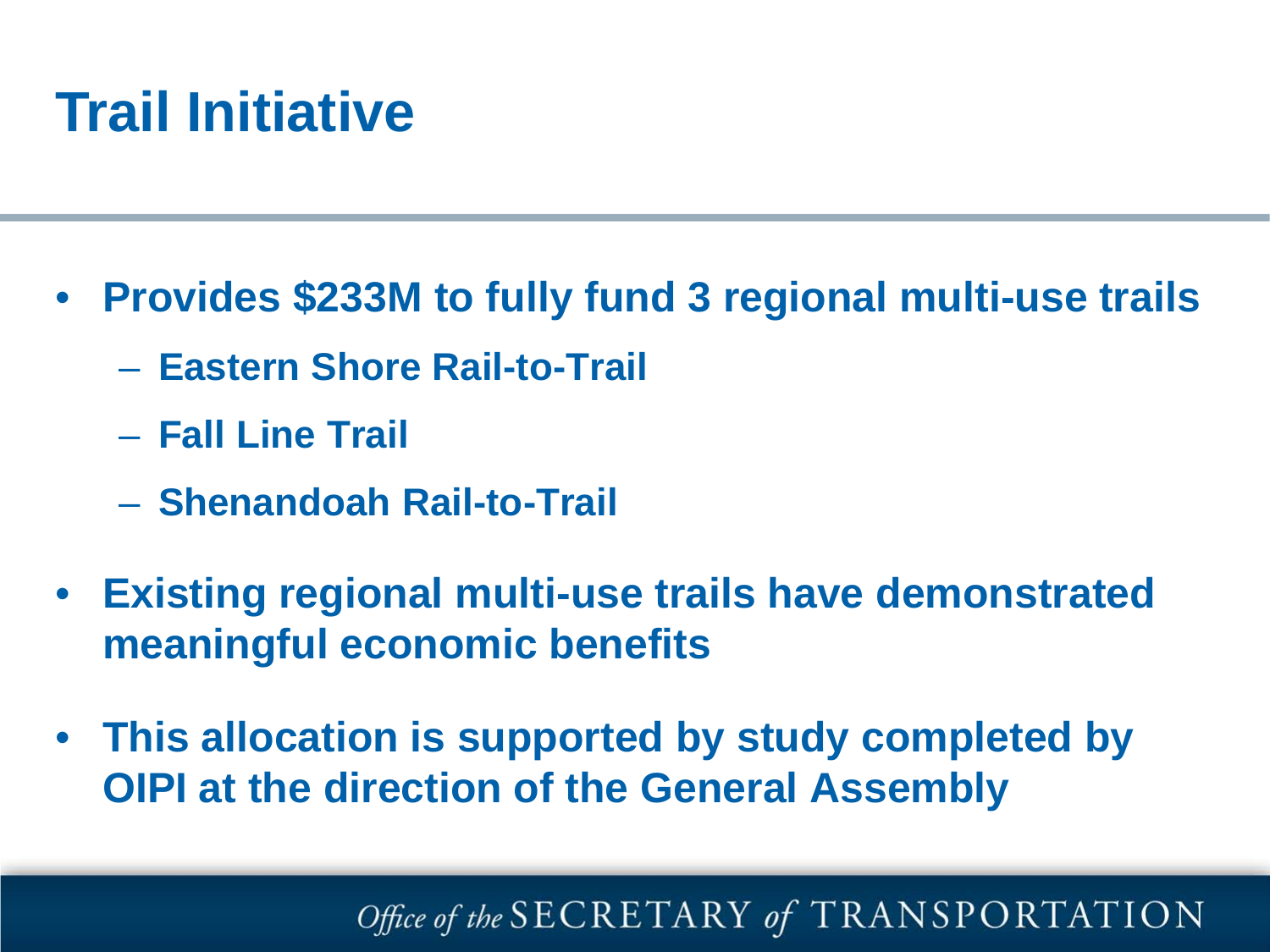# **New Federal Programs**

- **Board is required to develop a plan for allocation of additional federal bridge funds**
	- **Develop investment strategy based on previously adopted by Board strategy in 2019**
	- **Local bridges must be eligible for funding**
- **Board is required to develop a plan for allocation of electric vehicle charging infrastructure** 
	- **Must consider designated EV charging corridors and consider opportunities to partner with the private sector**